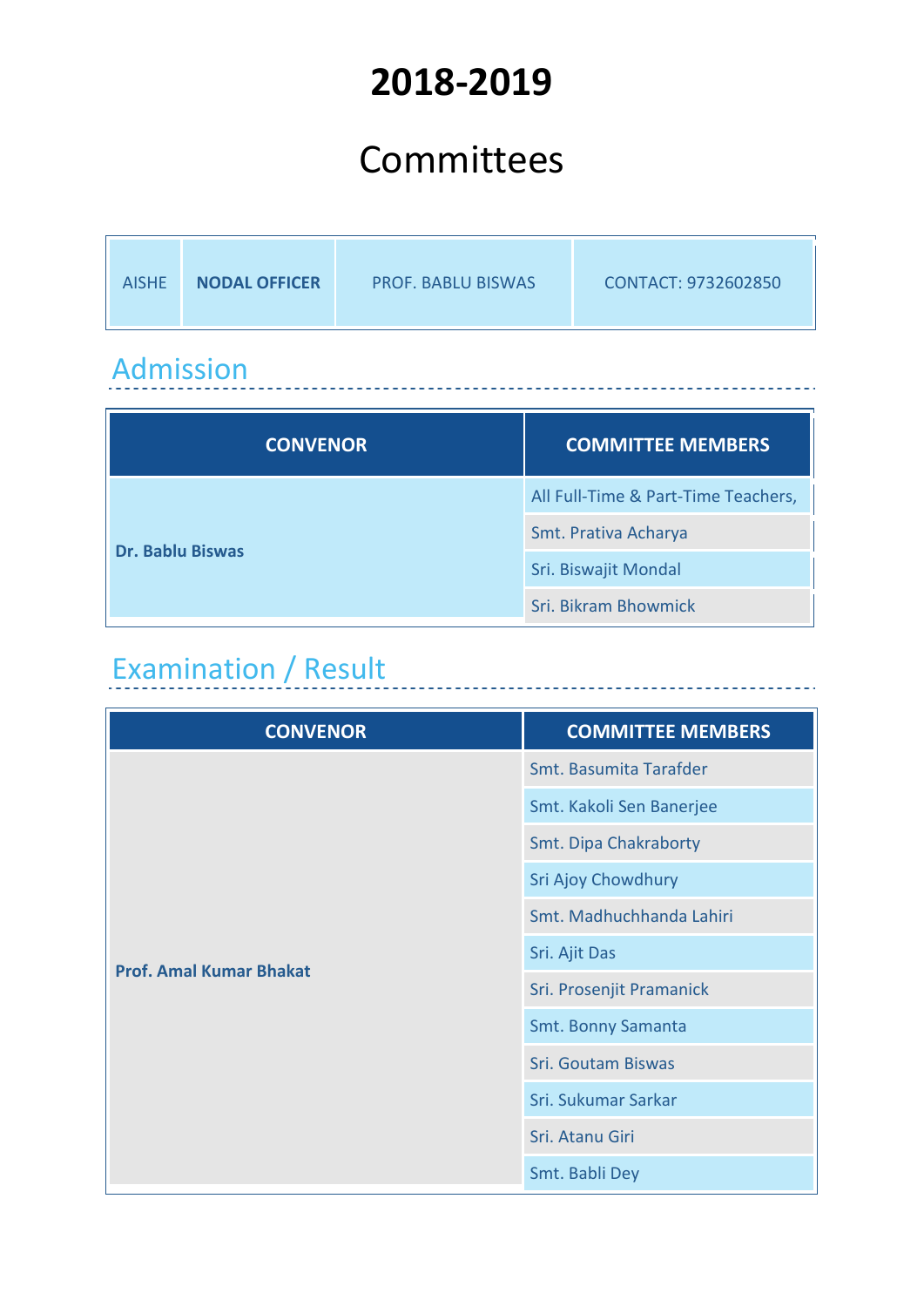#### Routine

| <b>CONVENOR</b>              | <b>COMMITTEE MEMBERS</b>  |
|------------------------------|---------------------------|
| <b>Dr. Basumita Tarafdar</b> | Smt. Dipa Chakraborty     |
|                              | Sri. Ajoy Chowdhary       |
|                              | Smt. Madhuchhanda Lahiri  |
|                              | <b>Smt. Bonny Samanta</b> |
|                              | Sri. Bikram Bhowmick      |
|                              | Sri. Biswajit Dey         |

----------------------------

---------------------

# Teaching aids & Computer<br>
The Computer<br>
The Computer<br>
The Computer<br>
The Computer<br>
The Computer<br>
The Computer<br>
The Computer<br>
The Computer<br>
The Computer<br>
The Computer<br>
The Computer<br>
The Computer<br>
The Computer<br>
The Computer<br>

| <b>CONVENOR</b>          | <b>COMMITTEE MEMBERS</b>    |
|--------------------------|-----------------------------|
|                          | Sri. Amal Kumar Bhakat      |
|                          | Sri. Sri Thakur Das Tudu    |
|                          | Smt. Bonny Samanta          |
| <b>Sri. Bablu Biswas</b> | Sri. Goutam Biswas          |
|                          | Sri. Shayan Chowdhury       |
|                          | Sri. Srikumar Pal Chowdhury |
|                          | Sri. Biswajit Dey           |

#### Service Book

| <b>CONVENOR</b>            | <b>COMMITTEE MEMBERS</b> |
|----------------------------|--------------------------|
|                            | Sri. Amal Kumar Bhakat   |
|                            | Sri. Bablu Biswas        |
| <b>Dr. Mohasin Mallick</b> | <b>Sri. Mrinal Dutta</b> |
|                            | Smt. Prativa Acharya     |
|                            | Sri. Anatu Giri          |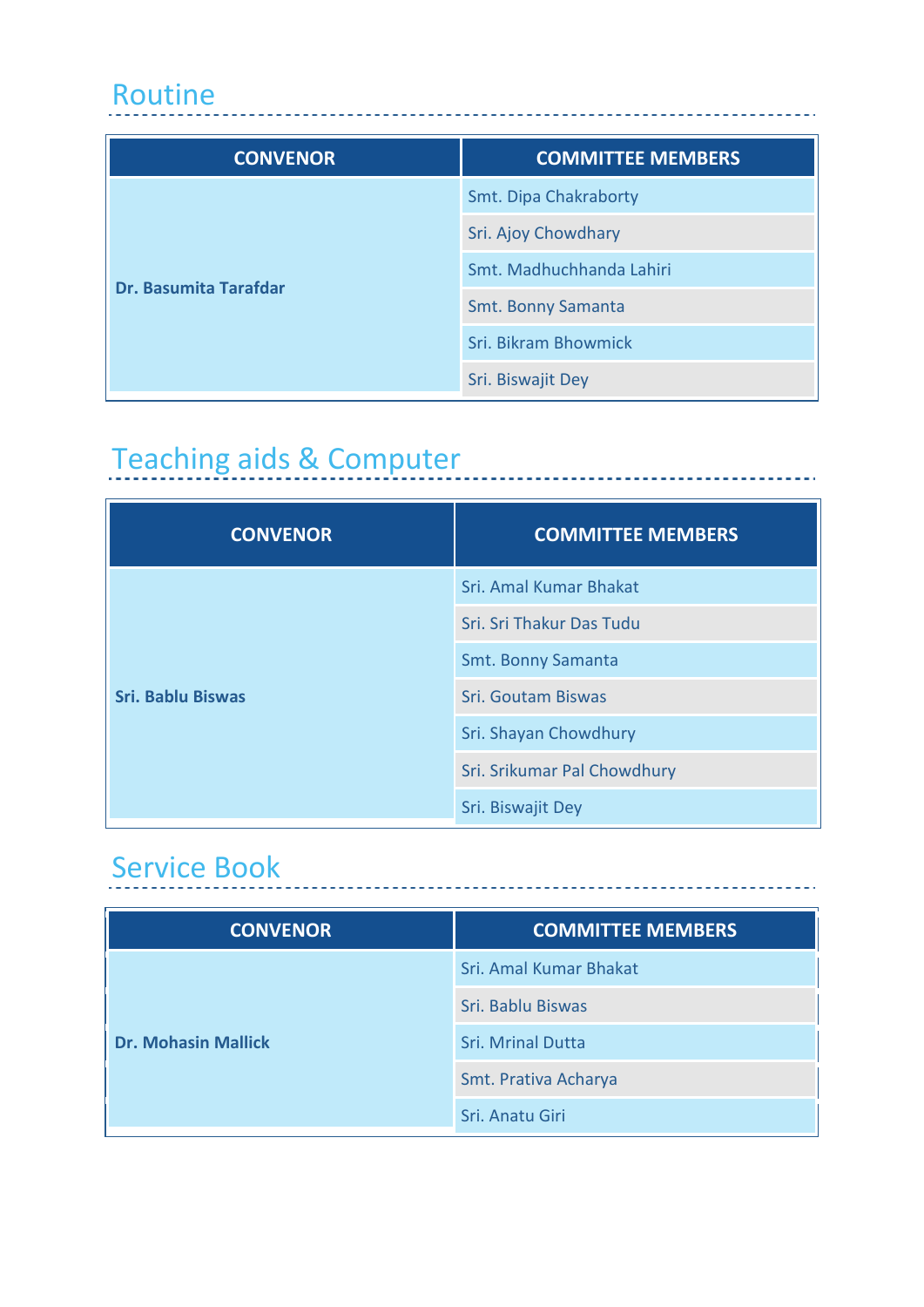# Library/Book Bank

| Library/Book Bank         |                          |
|---------------------------|--------------------------|
| <b>CONVENOR</b>           | <b>COMMITTEE MEMBERS</b> |
| Prof. Kakoli Sen Banerjee | All Heads of Department  |
|                           | Sri. Manick Chandra Das  |
|                           | Sri. Tapesh Karmakar     |

\_\_\_\_\_\_\_\_\_\_\_\_\_\_\_\_\_\_\_\_\_\_\_\_\_\_\_\_\_\_

## Seminar & Journal

| <b>CONVENOR</b>              | <b>COMMITTEE MEMBERS</b>    |
|------------------------------|-----------------------------|
|                              | Dr. Sakhawat Hossain        |
|                              | Smt. Kakoli Sen Banerjee    |
|                              | Smt. Dipa Chakraborty       |
| <b>Dr. Basumita Tarafdar</b> | Smt. Madhuchhanda Lihiri    |
|                              | Smt. Debasree Bhattacharyya |
|                              | Smt. Prativa Acharya        |
|                              | Sri. Biswajit Dey           |

# General Sports / Gym

| <b>CONVENOR</b> | <b>COMMITTEE MEMBERS</b>       |
|-----------------|--------------------------------|
|                 | Sri Sanjib Dhar                |
|                 | Sri Suman Ranjan Bandyopadhyay |
|                 | <b>Sri Thakur Das Tudu</b>     |
|                 | Sri Bablu Biswas               |
| Dr. Ajit Das    | Sri Ajay Choudhary             |
|                 | Sri Prosenjit Pramanick        |
|                 | <b>Sri Goutam Biswas</b>       |
|                 | Sri. Ranjit Pradhan            |
|                 | Sri. Goutam Chowdhury          |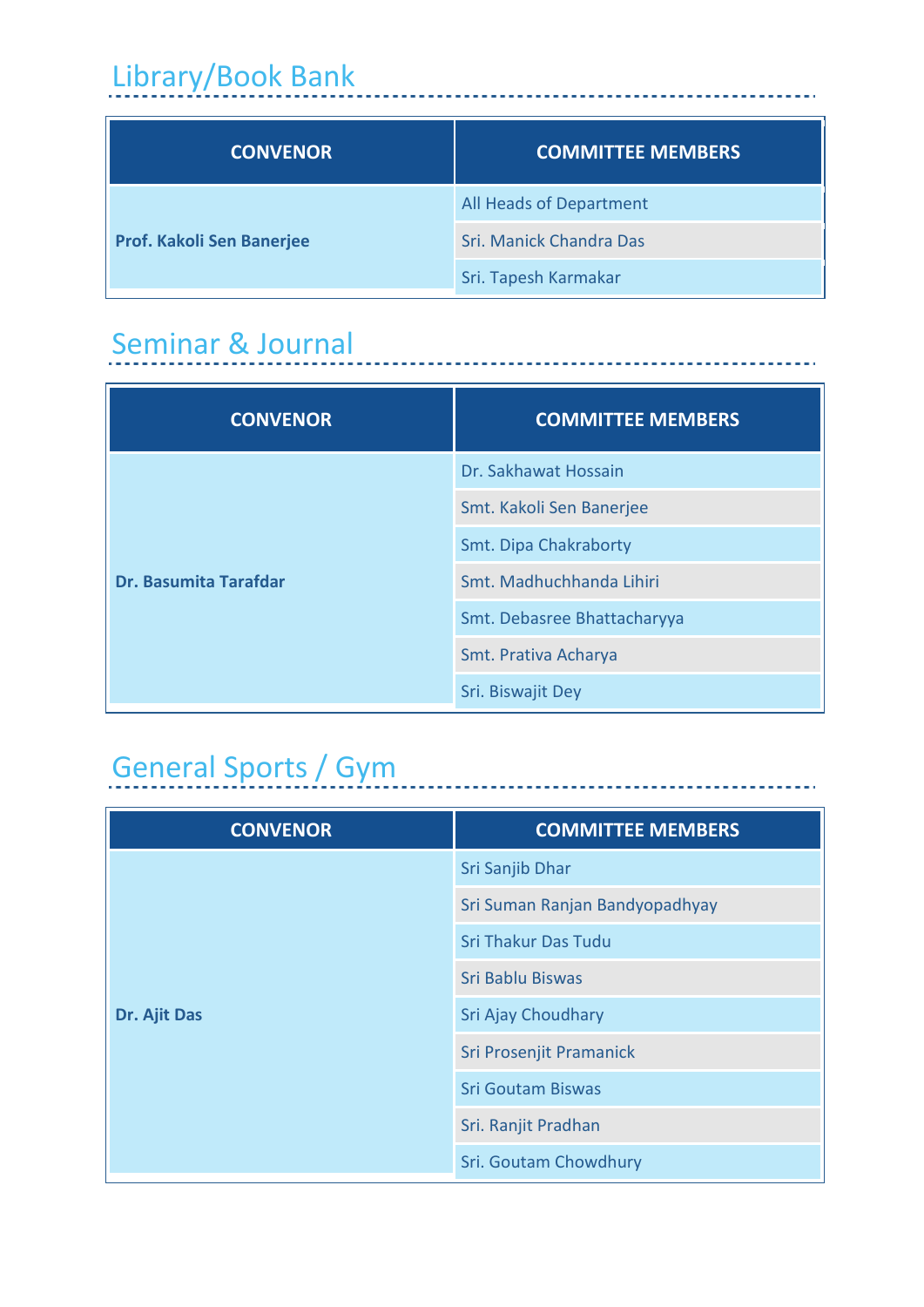## Magazine Committee

| <b>CONVENOR</b>             | <b>COMMITTEE MEMBERS</b>  |
|-----------------------------|---------------------------|
|                             | Smt. Basumita Tarafdar    |
|                             | Smt. Kakoli Sen Banerjee  |
|                             | Smt. Dipa Chakraborty     |
|                             | Smt. Madhuchhanda Lahiri  |
| <b>Dr. Sakhawat Hossain</b> | Smt. Bonny Samanta        |
|                             | <b>Sri. Goutam Biswas</b> |
|                             | Smt. Prativa Acharya      |
|                             | Sri Ashim Sarkar          |
|                             | Sri Tapesh Karmakar       |

. . . . . . . . .

 $\pm$   $\pm$   $\pm$   $\pm$ 

# Campus Development

| <b>CONVENOR</b>           | <b>COMMITTEE MEMBERS</b>    |
|---------------------------|-----------------------------|
|                           | Dr. Mohasis Mallick         |
|                           | Sri. Bablu Biswas           |
|                           | Sri. Ajay Choudhary         |
|                           | Sri. Ajit Das               |
|                           | Smt. Madhuchhanda Lahiri    |
| <b>Sri Thakurdas Tudu</b> | Sri. Prosenjit Pramanick    |
|                           | Smt. Bonny Samanta          |
|                           | <b>Sri Goutam Biswas</b>    |
|                           | Sri. Sukumar Sarkar         |
|                           | <b>Sri Samar Biswas</b>     |
|                           | <b>Sri Goutam Choudhury</b> |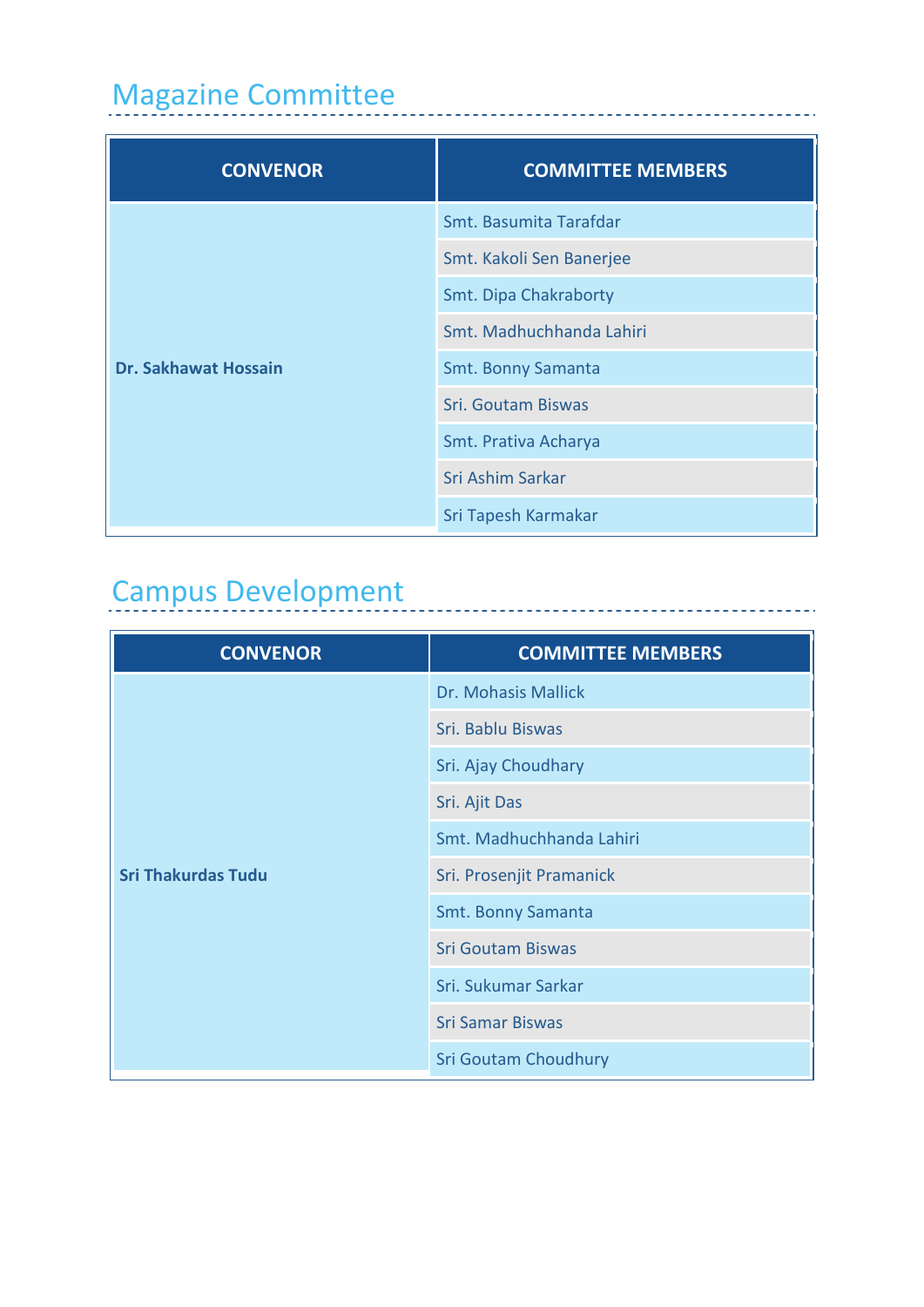# Students Affairs / Career Counselling

| <b>CONVENOR</b>               | <b>COMMITTEE MEMBERS</b>        |
|-------------------------------|---------------------------------|
|                               | Dr. Mohasis Mallick             |
|                               | Sri. Suman Ranjan Bandyopadhyay |
|                               | Sri Thakurdas Tudu              |
|                               | Sri Ajoy Chowdhury              |
|                               | Smt Madhuchhanda Lahiri         |
| <b>Prof. Dipa Chakraborty</b> | Sri Ajit Das                    |
|                               | Sri Prosenjit Pramanick         |
|                               | <b>Smt Bonny Samanta</b>        |
|                               | <b>Sri Goutam Biswas</b>        |
|                               | Smt. Prativa Acharya            |
|                               | Smt. Babli Dey                  |

# Anti Ragging Cell

| <b>CONVENOR</b>              | <b>COMMITTEE MEMBERS</b>     |
|------------------------------|------------------------------|
| <b>Smt. Dipa Chakraborty</b> | Sri Sanjib Dhar              |
|                              | <b>Sri Amal Kumar Bhakat</b> |
|                              | Smt Kakoli Sen Banerjee      |
|                              | Sri Bablu Biswas             |
|                              | Sri Rajarshi Ghosh           |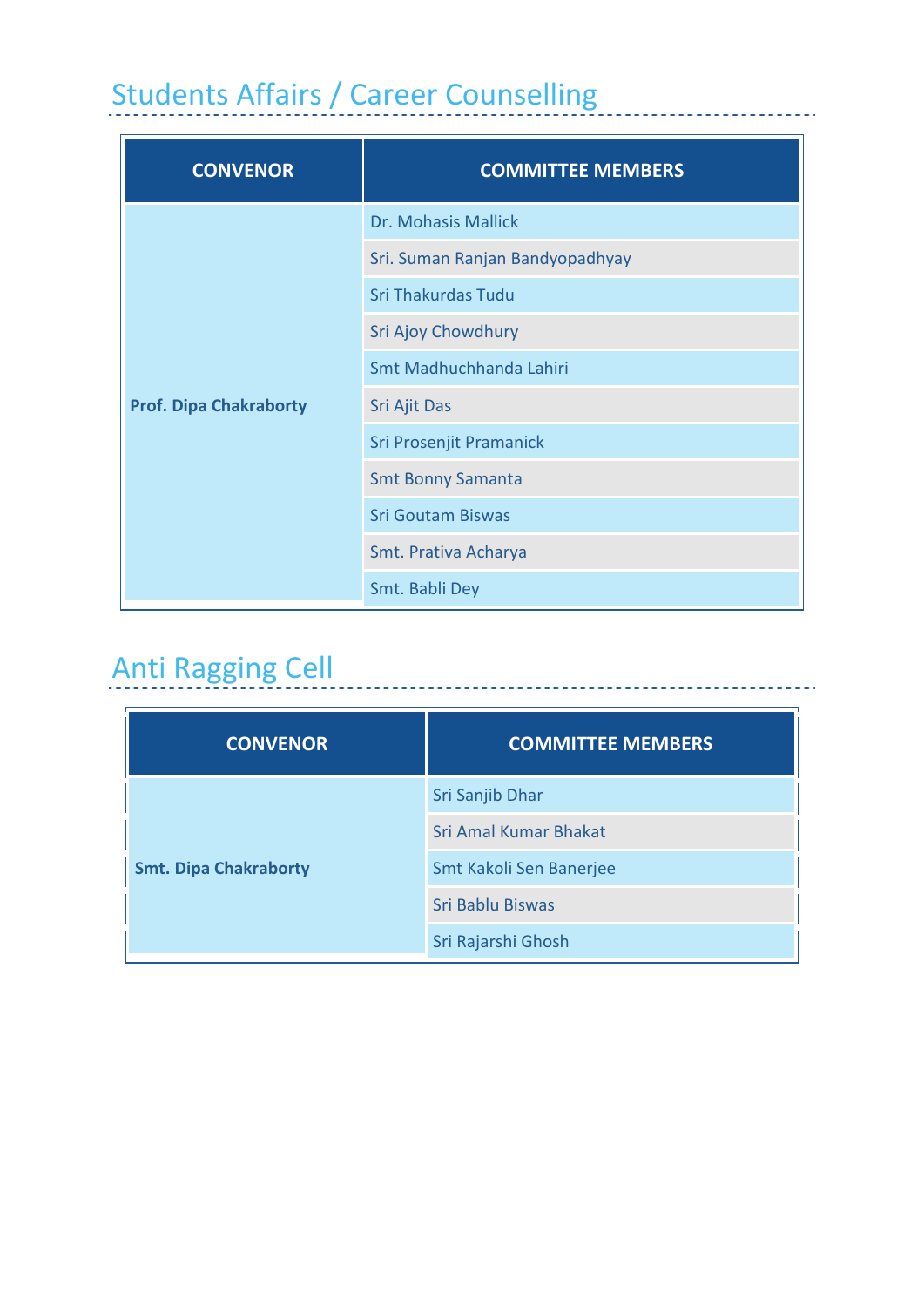# Grievance Redressal Cell

| <b>CONVENOR</b>         | <b>COMMITTEE MEMBERS</b>    |
|-------------------------|-----------------------------|
| Dr. Sutapa Bhattacharya | Dr. Sakhawat Hossain        |
|                         | Dr. Mohasin Mallick         |
|                         | <b>Smt Dipa Chakraborty</b> |
|                         | Sri Ajoy Chowdhury          |
|                         | Sri Ajit Das                |
|                         | <b>Sri Goutam Biswas</b>    |
|                         | Sri Sukumar Sarkar          |
|                         | Sri. Ashim Sarkar           |
|                         | Sri Biswajit Mondal         |

---------------------------------

### Student Aid Fund

| <b>CONVENOR</b>            | <b>COMMITTEE MEMBERS</b>     |
|----------------------------|------------------------------|
| Prof. Ajoy Kumar Choudhary | <b>Smt Basumita Tarafdar</b> |
|                            | Smt Sutapa Bhattachaya       |
|                            | Dr. Sakhawat Hossain         |
|                            | Sri Sanjib Dhar              |
|                            | Dr. Mohasin Mallick          |
|                            | Sri Ajit Das                 |
|                            | Sri Prosenjit Pramanick      |
|                            | <b>Smt Bonny Samanta</b>     |
|                            | <b>Sri Goutam Biswas</b>     |
|                            | Smt Prativa Acharya          |
|                            | Sri Biswajit Mondal          |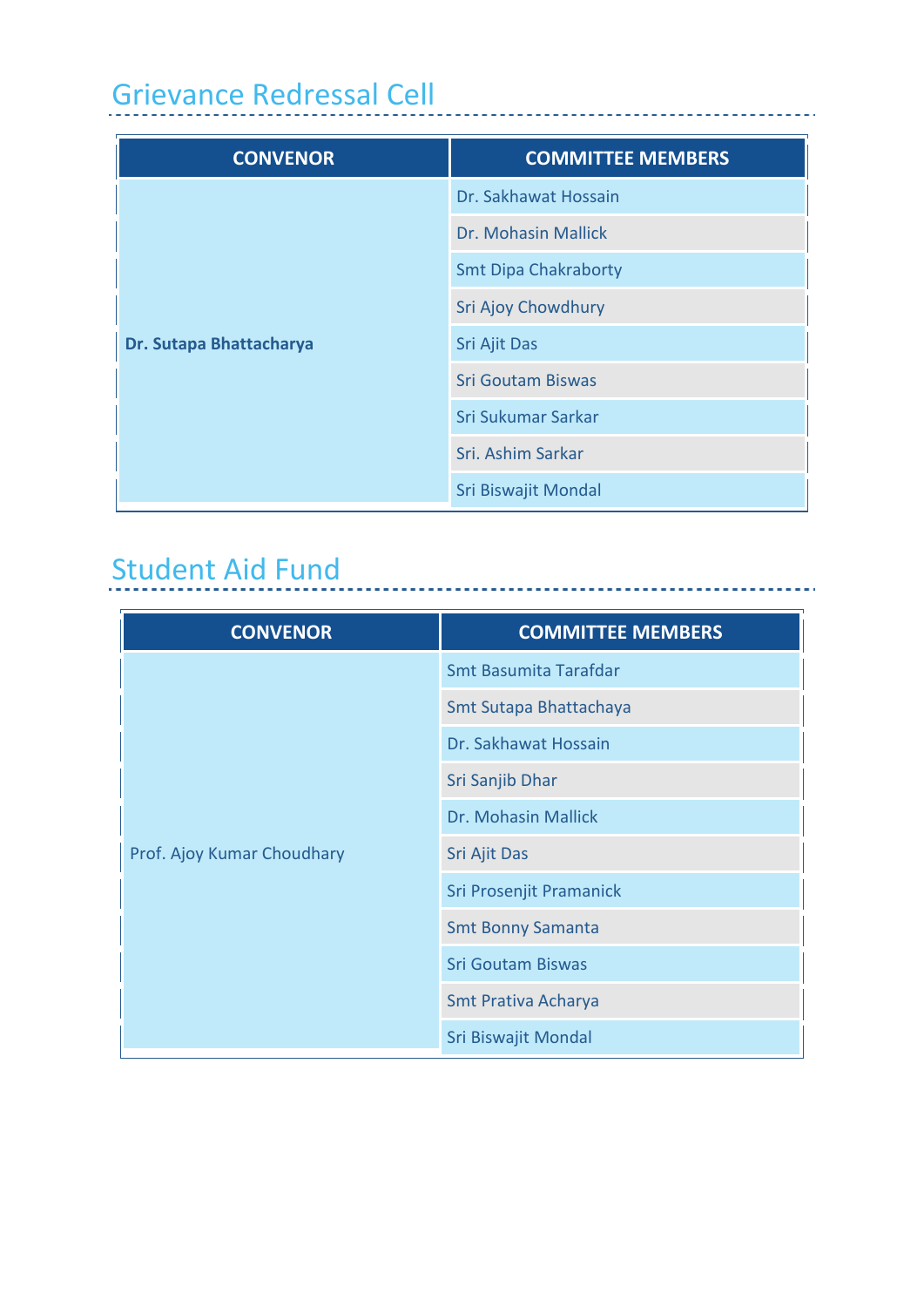## P.F. Committee

| <b>CONVENOR</b>              | <b>COMMITTEE MEMBERS</b>   |
|------------------------------|----------------------------|
| <b>Sri Amal Kumar Bhakat</b> | Smt. Prativa Acharya       |
|                              | Sri. Ashim Sarkar          |
|                              | <b>Sri Mohasin Mallick</b> |
|                              | Sri Bablu Biswas           |

#### Income Tax

| <b>CONVENOR</b>          | <b>COMMITTEE MEMBERS</b>     |
|--------------------------|------------------------------|
| Smt. Madhuchhanda Lahiri | <b>Sri Amal Kumar Bhakat</b> |
|                          | Dr. Mohasin Mallick          |
|                          | Sri Bablu Biswas             |
|                          | Sri Ashim Sarkar             |

### Finance Committee

| <b>CONVENOR</b>                  | <b>COMMITTEE MEMBERS</b>                |
|----------------------------------|-----------------------------------------|
| Prof. Suman Ranjan Bandyopadhyay | Dr. Sharmila De, Principal, Chairperson |
|                                  | Dr. Chitta Ranjan Das                   |
|                                  | Dr. B. Biswas                           |
|                                  | Sri Asim Sarkar                         |
|                                  | Dr. Kamala Mitra                        |

## Academic Sub-Committee

| <b>CONVENOR</b>             | <b>COMMITTEE MEMBERS</b> |
|-----------------------------|--------------------------|
| <b>Prof. D. Chakraborty</b> | <b>All HODS</b>          |
|                             | Dr. T. Tudu              |
|                             | Dr. R.K. Sarkar          |
|                             | Smt. Babli Dey           |
|                             | Sri Ranjit Pradhan       |